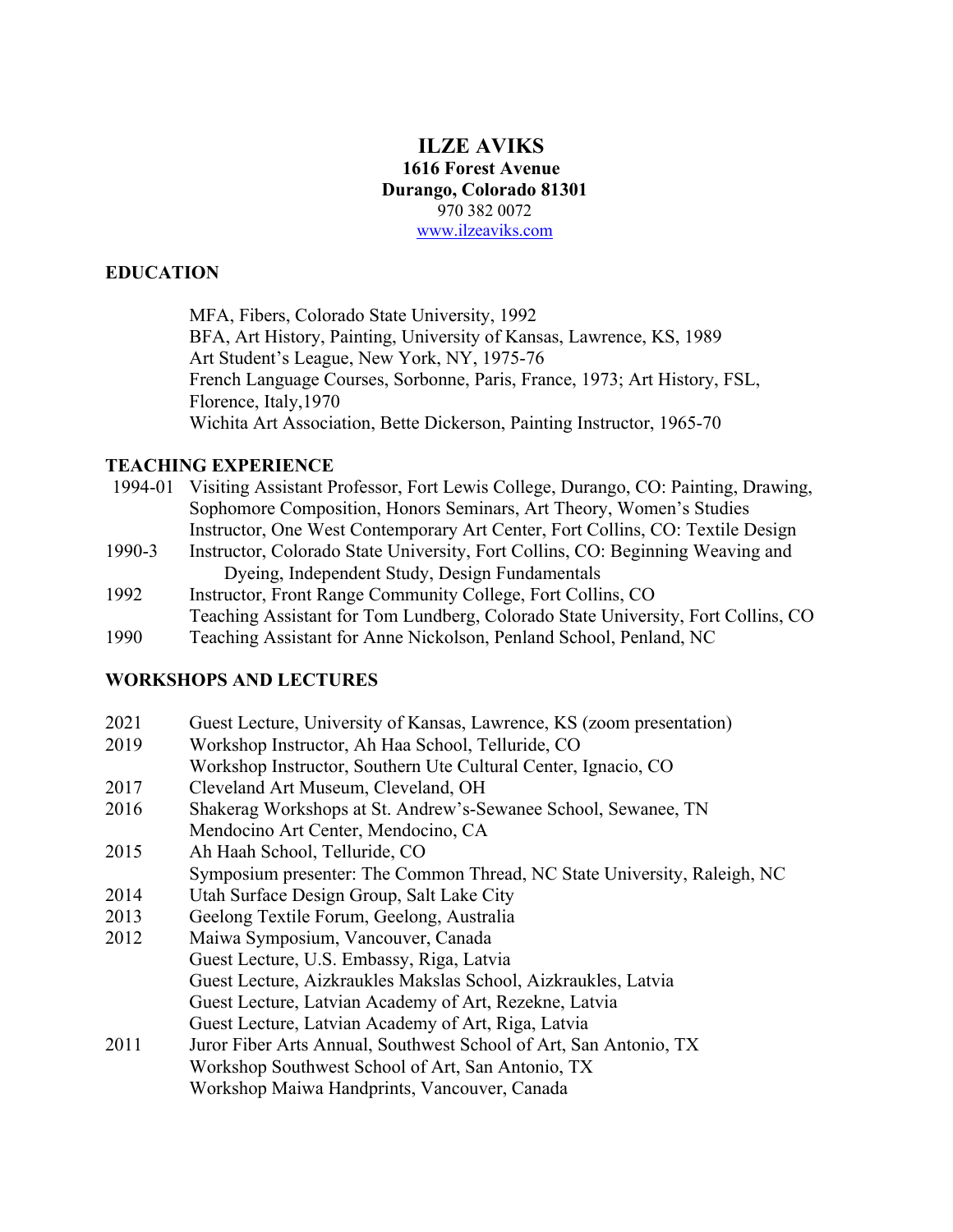# **WORKSHOPS AND LECTURES** (continued)

| 2010 | Keynote Speaker and Panel participant, Debbie McMahon Fiber Arts Symposium,<br>San Antonio School of Art, San Antonio, TX |
|------|---------------------------------------------------------------------------------------------------------------------------|
|      | Split Rock Arts, University of Minnesota, St. Paul, MN                                                                    |
|      | PROChemical & Dye, Somerset, MA                                                                                           |
|      | Oklahoma Fiber Artists Annual Exhibition, Juror and Speaker                                                               |
| 2009 | North Country Studio Workshops, Bennington College, VT                                                                    |
|      | Split Rock Arts, University of Minnesota, St. Paul, MN                                                                    |
|      | Fiber Arts Network Conference, Keynote Speaker, Ann Arbor, Michigan                                                       |
| 2008 | Art Quilt Network/New York, New York, NY                                                                                  |
|      | New Mexico Art Quilters, Santa Fe, NM                                                                                     |
| 2007 | Fiber Forum, Horsham, Victoria, Australia                                                                                 |
|      | Fiber Forum, Orange, New South Wales, Australia                                                                           |
|      | Western Australia Quilter's Association, Perth, West Australia                                                            |
|      | Edith Cowan University, Perth, West Australia                                                                             |
|      | Canadian Embroidery Guild, London, Ontario, Canada                                                                        |
|      | Penland School of Art, Penland, NC                                                                                        |
|      | Skidmore College, Saratoga Springs, NY                                                                                    |
|      | Four Corner's Weaver's Guild, Cortez, CO                                                                                  |
| 2006 | Arrowmont School of Arts and Crafts, Gatlinburg, TN                                                                       |
|      | Houston Center for Contemporary Craft, Houston, TX                                                                        |
| 2005 | Split Rock Art Program, University of Minnesota, Minneapolis, MN                                                          |
|      | Portland School of Art, Portland, OR                                                                                      |
|      | Columbia Stitchery Guild, Portland, OR2004                                                                                |
| 2004 | Kansas City Art Institute, Kansas City, MO                                                                                |
|      | University of Kansas, Lawrence, KS                                                                                        |
| 2003 | International Surface Design Conference, Kansas City Art Institute, Kansas City, MO                                       |
|      | Arrowmont School of Arts and Crafts, Gatlinburg, TN                                                                       |
|      | Split Rock, University of Minnesota, Duluth, MN                                                                           |
|      | Textile Center, Minneapolis, MN                                                                                           |
|      | North Suburban Needlearts Guild, Chicago, IL                                                                              |
|      | Kansas Art Quilters, Wichita, KS                                                                                          |
| 2002 | Visiting Artist, North Carolina State, Raleigh, NC                                                                        |
|      | Visiting Artist, East Carolina University, Greensville, NC                                                                |
|      | Penland School of Arts and Crafts, Penland, NC                                                                            |
|      | Visiting Artist, Southern Illinois University, Edwardville, IL                                                            |
|      | Quilt Surface Design Symposium, Columbus, OH                                                                              |
|      | Design With Heart Conference, Santa Fe, NM                                                                                |
| 2001 | Arrowmont School, Gatlinburg, TN                                                                                          |
|      | Peter's Valley Craft Education Center, Layton, NJ                                                                         |
|      | Coupeville Arts Center, Coupeville, WA                                                                                    |
|      | Front Range Contemporary Quilters, Denver, CO                                                                             |
|      | Visiting Artist, Memphis College of Art, Memphis, TN                                                                      |
|      | Visiting Artist, Colorado State University, Fort Collins, CO                                                              |
|      |                                                                                                                           |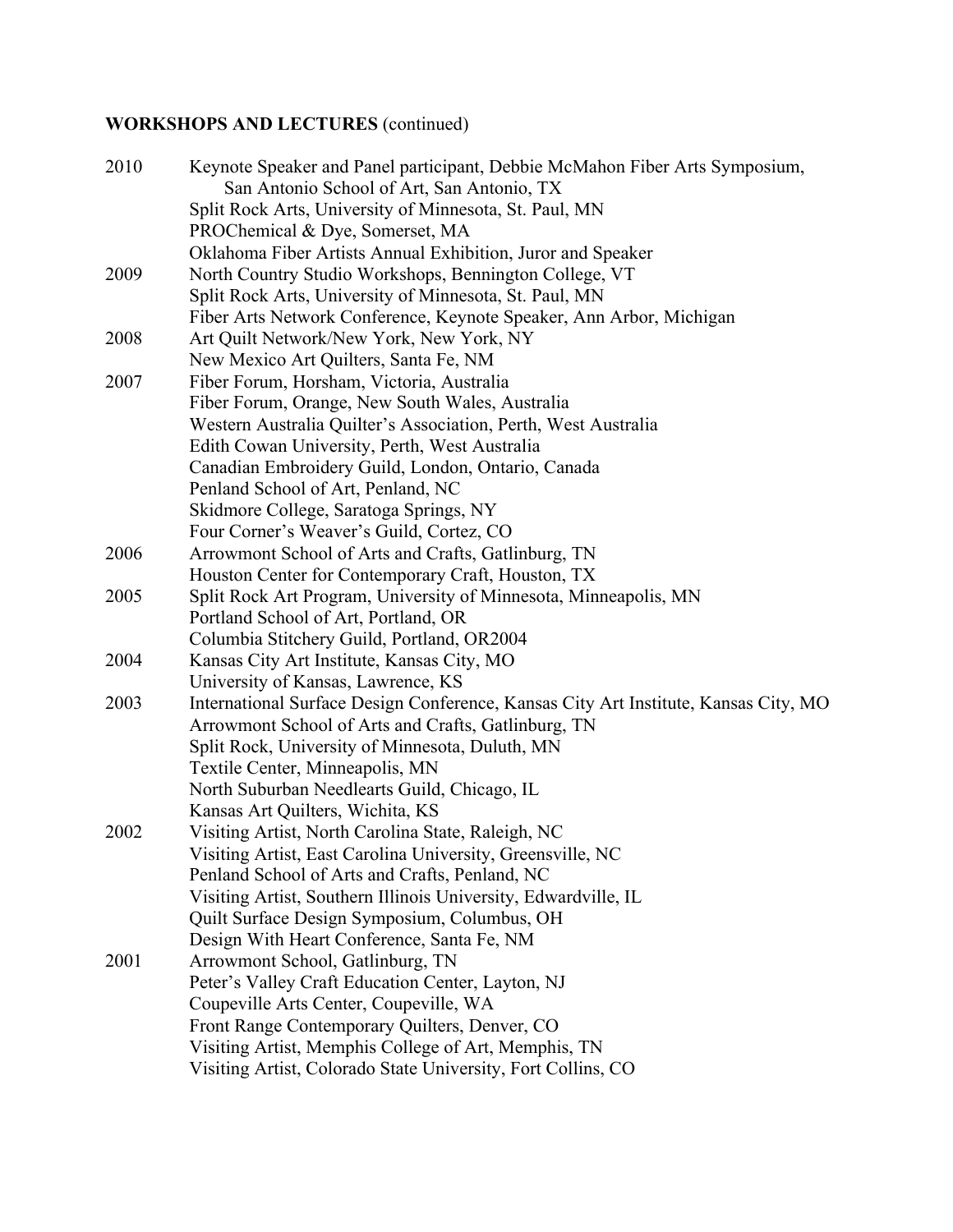### **WORKSHOPS AND LECTURES** (continued)

| 2000    | Moderator: The Future of Fiber Education Eleventh International Surface             |
|---------|-------------------------------------------------------------------------------------|
|         | Design Association Conference, Kansas City, MO                                      |
|         | ProChemical & Dye, Inc., Somerset, MA                                               |
|         | Cleveland Institute of Art Spring Workshops, Durango, CO                            |
| 1999    | Ginko Gallery, Oberlin, OH                                                          |
|         | Quilt Surface Design Symposium, Columbus, OH                                        |
| 1998    | Cleveland Art Museum, Cleveland, OH                                                 |
|         | Arrowmont School, Gatlinburg, TN                                                    |
| 1997    | Quilt Surface Design Symposium, Columbus, OH                                        |
| 1996    | Arrowmont School, Gatlinburg, TN                                                    |
| 1995    | Quilt Surface Design Symposium, Columbus, OH                                        |
|         | Slide Lecture: "Contemporary Fiber Art", Fort Lewis College, Durango, CO            |
| 1994    | Signature Quilt Workshop, Fort Lewis College, Durango, CO                           |
|         | Summer Enrichment Program for Academically Able Youth, School District 9-R,         |
|         | Durango, CO                                                                         |
| 1992    | Surface Design Workshop, Slide Lecture, Colorado State University, Fort Collins, CO |
|         | Tapestry Instructor, Lambspun, Fort Collins, CO                                     |
| 1991    | Presenter: Colorado Art Education Association Conference, Breckenridge, CO          |
| 1979-82 | Tapestry Instructor, The Jute Box and Four Corner's Weaver's Guild, Durango, CO     |

# **PUBLICATION/REVIEWS OF WORK**

Handstitch Perspectives by Alice Kettle and Jane McKeating, 2012, Bloomsbury Publishing, London (pp 25-26); *The Lines In My Hands* by Tom Lundberg *Bound & Lettered*, Summer, 2016. The Art Library by Carol Rawlings *Shuttle, Spindle & Dyepot*, Winter 2012/13, Innovators and Legends: Generations in Textiles and Fiber (p.9, 41) "Ilze Aviks" Cosmos Series by L. Jablonski September, 2009 *Surface Design Magazine American Craft Magazine,* Feb/March 2009, "Bewitched By Stitchery" (pp. 30-31) Journal Star, Lincoln, NE, Nov.11,'07 "Exhibition at Hillstead Gallery is a Cut Above" By L. Kent Wolgamott *Shuttle, Spindle &Dyepot*, Fall 2007. Expressive Cloth by Tina Koeppe (p. 43-46) *Australian Threads,* 2007 (Vol.7,No.11) Beyond the Surface with Ilze Aviks by Kristy Evans (pp.448-49) *Surface Design Journal,* Fall 2006, Gallery Issue *Fiberarts,* Nov/Dec 2005: The Captivating Circle by Lynn Cornelius Jablonski *Surface Design Journal,* Summer 2005: Boulder Fiber Festival reviewed by Elaine Lipson *Denver Post,* Friday, July 2, 2004: Artists Converge on City (p. 5F,6F) *Surface Design Journal,*Summer 2002:Surface Design: Looking At a Quarter Of a Century (p. 18) *Surface Design Journal*, Winter 2001: Review of The Contemplative Stitch by Patricia Malarcher Fiberart International 2001 catalogue: Fiberarts Guild of Pittsburgh, PA *Surface Design Journal*, Summer 2000: The Work of Ilze Aviks--Stitch As Metaphor by J.Reynolds *Fiberarts* January/February 1999: The Beauty Contest Reinvented by Polly Ullrich Fiberart Design Book V, 1995: Lark Publications CIFA (Chautauqua International) Video, 1994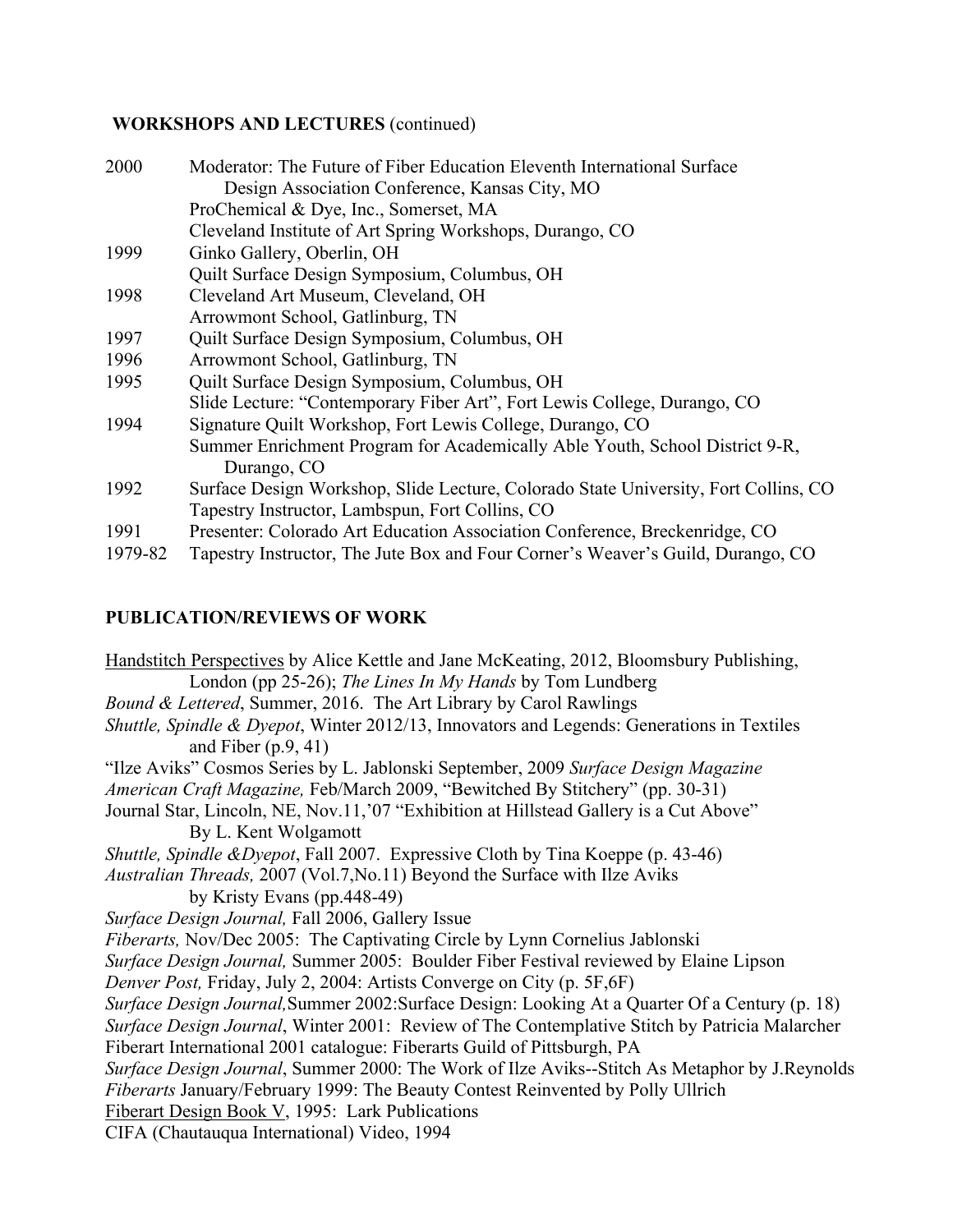### **PUBLICATION/REVIEWS OF WORK** (continued)

*Denver Post*, July 28, 1994 (page 8, section E) *Westword*, Denver, CO, issue Aug 10-16, 1994 *Phoenix Magazine*, April, 1995 (p. 50) *Surface Design Journal*, Fall, 1993 (pp. 22-23) Fiberarts Design Book III, 1988: Lark Publications *Rocky Mountain News*, May 1987 *Southwest Art*, September 1986 *Denver Post*, September 26, 1986 *Fiberarts*, Sept/Oct 1986*Eastern Review*, September 1986

## **AUTHORED ARTICLES**

Review: The Intentional Stitch by Susan Brandeis, 2019 Introductory essay, Susan Lordi Marker monograph, Telos Publishing, 2002 Review: Men of the Cloth, *Surface Design Journal*, Fall 2000 Introductory Essay, "The Art Textile: A Conversation In Progress" for Art Textiles of the World: USA: Volume 1, Telos Publishing, 2000 Book Review: "The Red Dyes", *Surface Design Journal*, Fall 1997 Cover Article: "The Textile Art of Alice Kettle", *Fiberarts* Jan/Feb 1997 Article: "Nature's Dyes", *Surface Design Journal*, Summer 1996 Commentary: "Is Process Beneficial?" *Fiberarts*, Nov/Dec 1995 Betty Park Writing Award: "In Defense of Process", *Surface Design Journal* Fall 1994 Review: "State of the Art Symposium", *Fiberarts* Jan/Feb 1994 Article: "Kinder, Gentler, Dyeing", *Fiberarts* March/April 1993 Review: "State of the Art: Contemporary Fiber", *Fiberarts* March/April 1993 Presentation paper: "Borders in Textiles", Ars Textrina Conference, July 1992, Fort Collins, CO Reviewer for *Artlines* magazine, Taos, NM, Steven Parks, Editor 1984

## **EXHIBITIONS AND AWARDS**

- 2022 **TRIGGER**, Studio & Gallery, Durango, CO
- 2021 **THROUGH**, Studio & Gallery, Durango, CO
- 2020 **Instagram Takeover**, ProArtesMexico, Mexico City **World Cyanotype Day**, www.alternativephotography.com
- 2019 **PLACE**, Studio &, Durango, CO
- 2018 **Maksla Neskir Izstade/Art Does Not Divide**, Global Center for Latvian Art, Cesis, LV
- 2017 **REVERIES**, Durango Arts Center, Durango, CO **Action/Reaction**, Studio & Gallery, Durango, CO
- 2016 **Noting the Effects**, Solo Exhibition, Open Shutter Gallery, Durango, CO **Accumulation,** Studio & Gallery, Durango, CO
- 2015 **Selfies: 50 at 50**, San Antonio School of Art, San Antonio, TX **BOUND**, Studio &, Durango, CO
- 2014 **Penland School of Crafts,** 29th Benefit Auction, Penland, NC
- 2013 **Geelong Faculty Exhibit**, Geelong Grammar School, Geelong, Australia
- 2011 **Textiles and Fibers: Innovators and Legends,** two-year traveling museum exhibition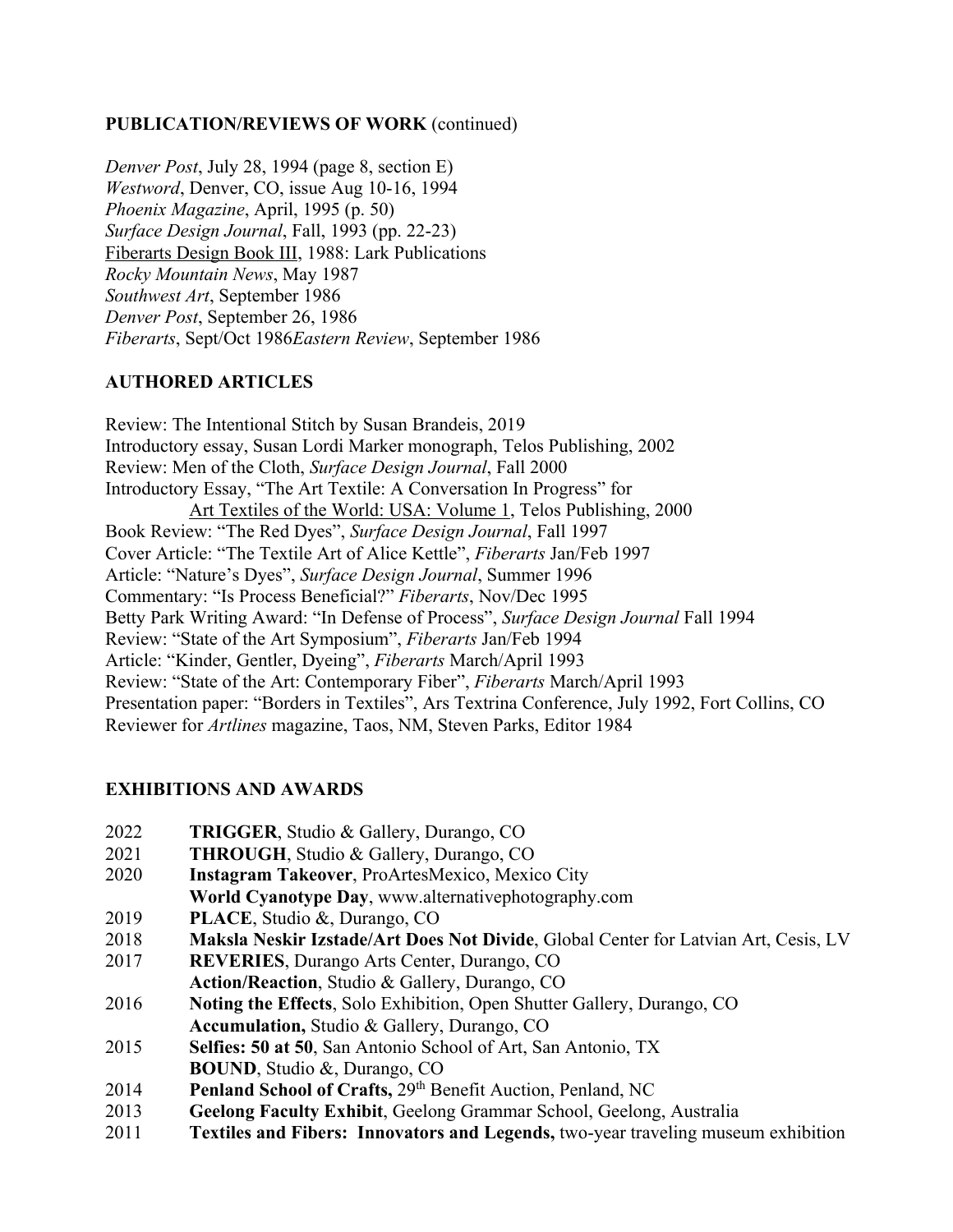# **EXHIBITIONS AND AWARDS (continued)**

| 2010 | Cosmos Series, Solo Exhibit, Durango Arts Center, Durango, CO<br>A Stitch in Our Time, Muskegon Museum of Art, Muskegon, MI                                                                                                    |
|------|--------------------------------------------------------------------------------------------------------------------------------------------------------------------------------------------------------------------------------|
| 2009 | Penland: Great Teachers, Great Artists, Habatat Galleries, Tyson's Corner, VA                                                                                                                                                  |
| 2008 | Ilze Aviks: Patterns of Motion, Art & Design Gallery, U of N. Colorado, Greeley, CO<br>Master Class, Fairfield Museum, Fairfield, New South Wales, Australia<br>Permanent Collection Exhibit, Mesa Contemporary Arts, Mesa, AZ |
|      | Latvian Artists, San Francisco, www.fiberscene.com                                                                                                                                                                             |
|      | Museum of Mourning Photography & Memorial Practice,                                                                                                                                                                            |
|      | www.mourningphotography.com                                                                                                                                                                                                    |
|      | HOME, Art Gallery, Fort Lewis College, Durango, CO                                                                                                                                                                             |
| 2007 | Unfurled: Expressive Cloth, Robert Hillestad Gallery, U of Nebraska, Lincoln, NE                                                                                                                                               |
|      | Colorado's Small Stitches, Tointon Gallery, Civic Center, Greeley, CO                                                                                                                                                          |
| 2006 | Artists of the Cloth: Contemporary Textile Constructions, The Upstairs Gallery,<br>Tryon, NC                                                                                                                                   |
| 2005 | Faculty Exhibition, Arrowomont School of Arts and Crafts, Gatlinburgh, TN<br>From Within, Woven/Fiber Art House, West Chester, PA                                                                                              |
|      | Of Time and Place, Houston Center for Contemporary Craft, Houston, TX                                                                                                                                                          |
|      | High Tech/Low Tech: Contemporary Textiles, North Carolina State University,                                                                                                                                                    |
|      | Raleigh, NC                                                                                                                                                                                                                    |
| 2004 | Current Cloth: Colo. Textile Invitational, Boulder Library, Boulder, CO                                                                                                                                                        |
|      | <b>Curator: Jane Patrick</b>                                                                                                                                                                                                   |
|      | Ilze Aviks, Jozef Bajus, Jiro Yonezawa, Bhakti Ziek, Walker Fine Art, Denver, CO                                                                                                                                               |
| 2003 | Enhancing the Surface, Craft Alliance, St. Louis, MO Curator: Barbara Simon                                                                                                                                                    |
|      | Common Thread, Memphis Art College, Memphis TN Curator: Jennifer Sargent                                                                                                                                                       |
|      | Digital Delight, Kansas City, MO, Curators: Carolyn Kallenborn and Barbara Elam                                                                                                                                                |
|      | Selected Works, Kemper Museum of Contemporary Art, Kansas City, MO                                                                                                                                                             |
| 2002 | Ilze Aviks and Claire Campbell, Art Gallery, Yavapai College, Prescott, AZ                                                                                                                                                     |
|      | <b>Curator: Diane Gilbert</b>                                                                                                                                                                                                  |
| 2001 | Fiberart International 2001, Pittsburgh Center for the Arts, Pittsburgh, PA                                                                                                                                                    |
|      | Jurors: Ann Bachelder, John Garrett, Kenneth Trapp                                                                                                                                                                             |
|      | Ilze Aviks: Document Series, Red Canyon Gallery, Durango, CO                                                                                                                                                                   |
|      | Faculty Exhibition, Sandra J. Blain Gallery, Arrowmont School of Art, Gatlinburg, TN                                                                                                                                           |
|      | <b>Drawing the Thread, Southwest School of Art &amp; Craft, San Antonio, TX</b><br>Curators: Paula Owen and Kathy Armstrong-Gillis                                                                                             |
|      | CSU Alumni, Bayeux Gallery, Denver, CO                                                                                                                                                                                         |
| 2000 | Faculty Exhibition, Sandra J. Blain Gallery, Arrowmont School of Art, Gatlinburg, TN                                                                                                                                           |
|      | Stitched Cloth: Recent Work by Ilze Aviks, Red Canyon Gallery, Durango, CO                                                                                                                                                     |
| 1999 | <b>Common Threads</b> , The Gallery On the Hudson, Irvington, NY                                                                                                                                                               |
|      | Curators: Edie Bazzano and Gita Padegs                                                                                                                                                                                         |
|      | Ilze Aviks: Stitched Cloth, Adams State College, Alamosa, CO                                                                                                                                                                   |
| 1998 | The Beauty Contest, Textile Arts Centre, Chicago, IL Juror: Marna Goldstein Brauner                                                                                                                                            |
|      | Faculty Exhibition, Sandra J. Blain Gallery, Arrowmont School of Art, Gatlinburg, TN                                                                                                                                           |
| 1997 | Aviks & Angus: Works in Fiber, Fort Lewis College Fine Arts Gallery, Durango, CO                                                                                                                                               |
| 1996 | National Faculty Exhibition, Sandra J. Blain Gallery, Arrowmont School,                                                                                                                                                        |
|      | Gatlinburg, TN                                                                                                                                                                                                                 |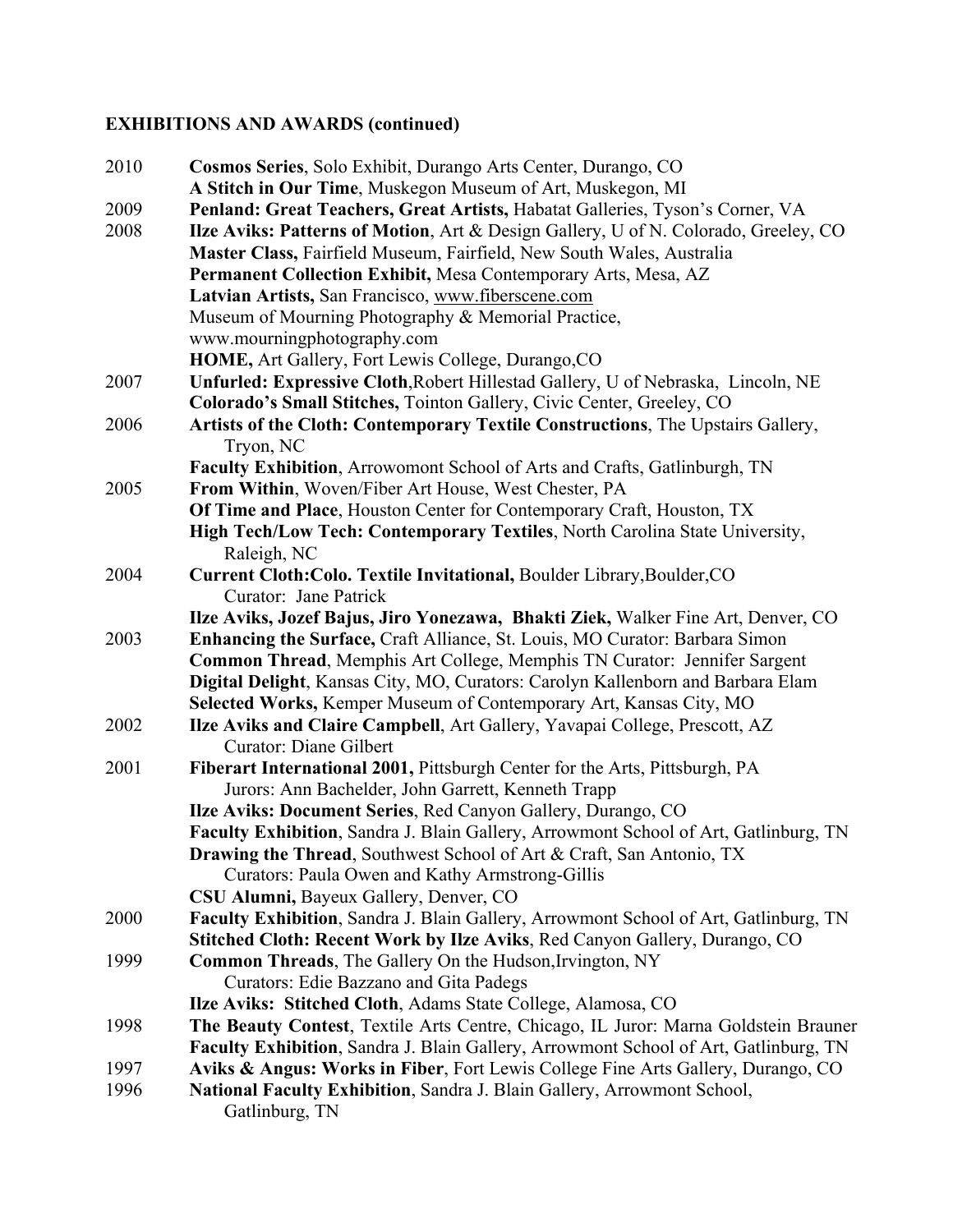# **EXHIBITIONS AND AWARDS (continued)**

| 1995 | Treasured Hands, One West Contemporary Art Center, Fort Collins, CO<br>Curator: Cecilia Wire    |
|------|-------------------------------------------------------------------------------------------------|
|      | Small Works, Quilt Surface Design Symposium, Gallery At Studio B, Lancaster, OH                 |
|      | Gallery Artists I, Art Collector's Gallery, Coral Gables, FL                                    |
| 1994 | Aviks & Garrett, Ormond Memorial Art Museum, Ormond Beach, FL                                   |
|      | Curator: Leslie Scheibleberg                                                                    |
|      | Chautauqua International for Fiber Art, Adams Art Gallery, Dunkirk, NY                          |
|      | Juror: Arturo Alonzo Sandoval                                                                   |
|      | Materials Hard & Soft, Center for the Visual Arts, Denton, TX Juror: Lois Moran                 |
|      | High on Fiber, Galeria Mesa, Mesa, AZ Jurors: Carol Shinn, Clare M. Verstegen.                  |
|      | 16th Annual Vahki Exhibition, Galeria Mesa, Mesa, AZ                                            |
|      | Jurors: Carolyn Brookhart, Jefferson East, Jane E. Metzer. Juror's Award                        |
| 1993 | Fiberart International '93, Pittsburgh Center for the Arts, Pittsburgh, PA                      |
|      | Jurors: Nancy Crow, Gerhardt Knodel, Linda Metropulos                                           |
|      | FIBER/texture '93, Boulder Art Center, Boulder, CO Juror: Renie Breskin Adams                   |
| 1992 | Materials: Hard & Soft, Greater Denton Arts Council, Denton, TX Juror: Paul J. Smith            |
|      | 5 <sup>th</sup> National Fiber Arts Competition and Exhibition, Creative Arts Guild, Dalton, GA |
|      | Juror: Mimi Holmes                                                                              |
| 1991 | Craft in the 90's, Interweave Press, Loveland, CO                                               |
| 1989 | 6th Annual International Tapestry Symposium (US presentation), Graz, Austria                    |
| 1988 | <b>Contemporary Southwest, State University of New York, Potsdam, NY</b>                        |
|      | Tapestries: Ilze Aviks, Boulder Arts and Crafts Cooperative, Boulder, CO                        |
|      | Recent Tapestries: Ilze Aviks, Durango Arts Center, Durango, CO                                 |
| 1987 | Art of Crafts, Denver Art Museum Jurors: Wendell Castle, Joanne Rapp, David Curry               |
|      | 9 <sup>th</sup> Annual Vahki Exhibition, Mesa, AZ Jurors: Pat Harper and Star Sacks             |
|      | Wichita Art Museum Summer Art Fair, Wichita, KS First Place                                     |
|      | Durango Juried Art Exhibition, Durango, CO Juror: Bill Petersen, Editor,                        |
|      | <b>Artspace Best of Show</b>                                                                    |
|      | Objects with Function, Joan Robey Gallery, Denver, CO                                           |
|      | Clay and Fiber Invitational, Durango Fine Arts Center, Durango, CO                              |
|      | Ten Approaches, Arvada Center for the Arts and Humanities, Arvada, CO.                          |
|      | Curator: Ted Vogel                                                                              |
| 1986 | Art of Crafts, Denver Art Museum                                                                |
|      | Jurors: Lloyd Hermann, Dale Chihuly, Imelda DeGraw                                              |
|      | 8 <sup>th</sup> Annual Vahki Exhibition, Mesa, Az Jurors: Mirra Meyer and Rudy Turk             |
|      | Colorado Artist Invitational, Taylor Museum, Colorado Springs.                                  |
|      | <b>Curator: Nancy Ravenhall</b>                                                                 |
|      | Traveling Visual Arts Program, Wichita Art Museum and Kansas Arts Commission.                   |
|      | <b>Curator: Darrell Green</b>                                                                   |
| 1985 | Kansas Fiber Directions, Wichita Art Museum, Wichita, KS                                        |
|      | Juror: Anita Luvera Mayer                                                                       |
|      | Juried Crafts Show, Durango Fine Arts Center, Durango, CO Juror: Joyce Pardington               |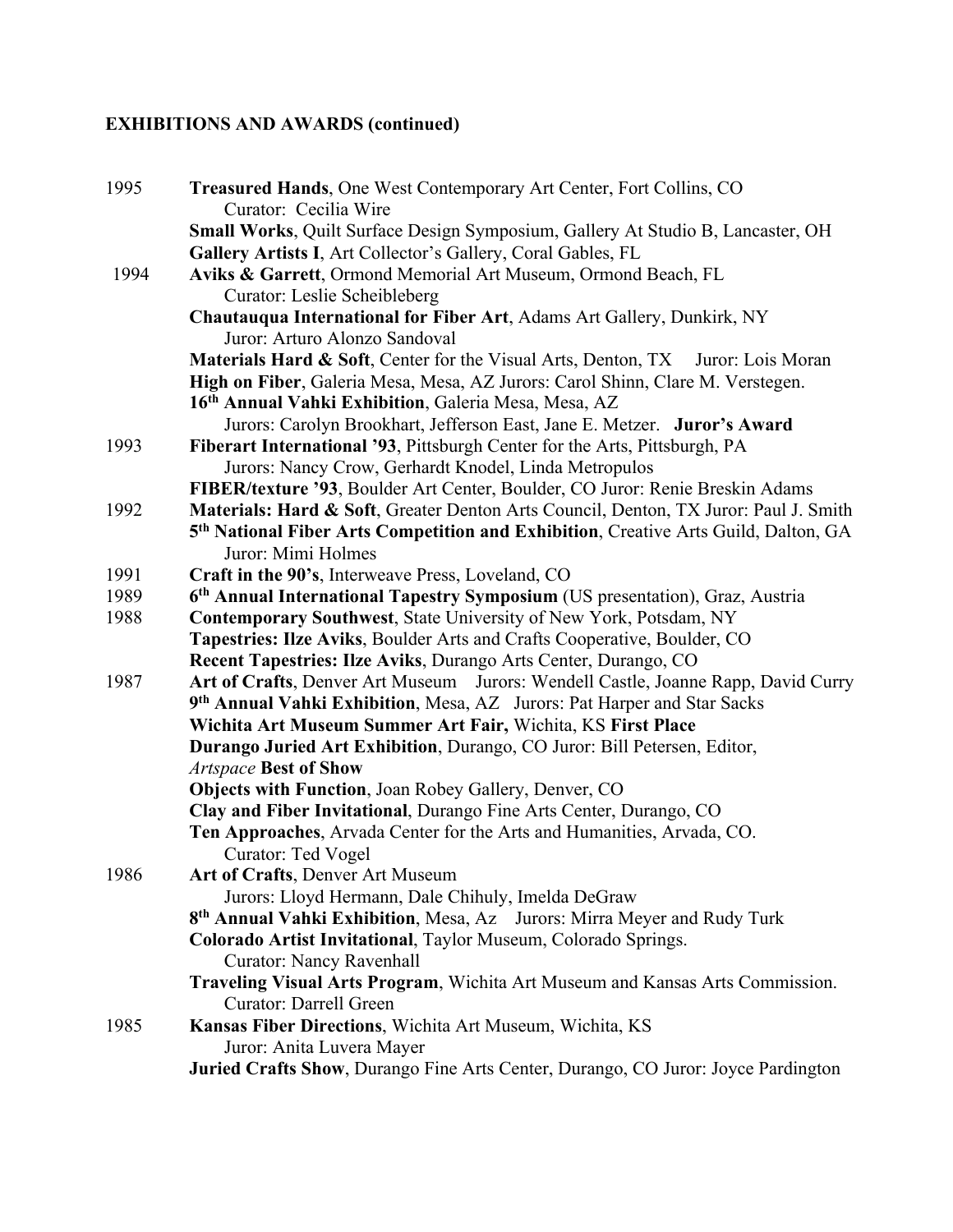#### **EXHIBITIONS AND AWARDS (continued)**

1984 **6th Annual Vahki Exhibition**, Mesa, AZ Jurors: Kathryn Coe and Mark Miller 1983 **Kansas Fiber Directions**, Wichita Art Museum, Wichita, KS Juror: Clinton MacKenzie. **Juror's Award Intermountain Weaver's Conference**, Durango, CO Juror: Jane Busse **Northern Colorado Weaver's Guild Exhibition**, Fort Collins, CO Juror: Else Regesteiner

#### **SLIDE COLLECTIONS**

Oregon College of Art and Craft, Portland, OR University of California, Davis, CA Arrowmont School of Art, Gatlinburg, TN Surface Design Association, Kansas City, MO Miriam Shapiro slide archive of women artists Kansas City Art Institute, Kansas City, MO Colorado State University, Fort Collins, CO North Carolina State University, Raleigh, NC Kansas University, Lawrence, KS Penland School, Penland, NC

#### **ON-LINE GALLERIES**

www.ilzeaviks.com www.instagram.com/ilzeaviks/ www.alternativephotography.com/ilze-aviks/ www.surfacedesign.org/members/premium-gallery/?sauthor=Ilze%20Aviks

#### **COMMISSIONS AND COLLECTIONS**

AT&T Corporate Art Project, Kansas City, MO Kaiser Permanente Collection, Boulder, CO Mountain Bell, Denver, CO Colorado State University, Fort Collins, CO Permanent Collection, Galeria Mesa, Mesa, AZ Jane Dunnewald, San Antonio, TX Associates II Business Offices, Denver, CO Ruth Garrison, Phoenix, AZ Jaynes Corporation, Kansas City, MO Frazey & Associates PC, Wichita,KS Offices of Dawes and Crane, PC, Durango, CO Grace & St. Paul's Church, New York, NY Eleanor Harrison, Denver, CO Ilga Liepins, Toronto, Canada Vincent and Leah McCullough, Laguna Beach, CA Dr. Brian & Patricia Wilson, Denver, CO Dr. Meryl Needham, Littelton, CO William and Victoria Coe, Durango, CO Beverly Neremberg, New York, NY Reet Pell, New York, NY Lore International, Durango, CO Rasma Zamlovskis, Toronto, Canada Susan Moss, Durango, CO Mary Tso, Aztec, NM Susan Hering, Boulder, CO Fred Wildfang, Durango, CO Madeleine Weisz, Fort Collins, CO Felicia Libo, Durango, CO Ruth West, Durango, CO Dr. Mary Gerodetti, Durango, CO Sminu Jindal, New Delhi, India Victoria Fittsmilgrim, Boston, MA Tia Maytag and Lloyd Lifton, Durango, CO Leesa Zarenelli Gawlik, Tokyo, Japan Janet Bailey, Santa Fe, NM Dr. Matt and Teresa Falkenstein, Bend, OR Susan Sargent, Manchester, VT Dr. Juris and Astrida Aspe, Princeton, NJ

U.S. Embassy, Riga, Latvia Global Center for Latvian Art, Cesis, Latvia